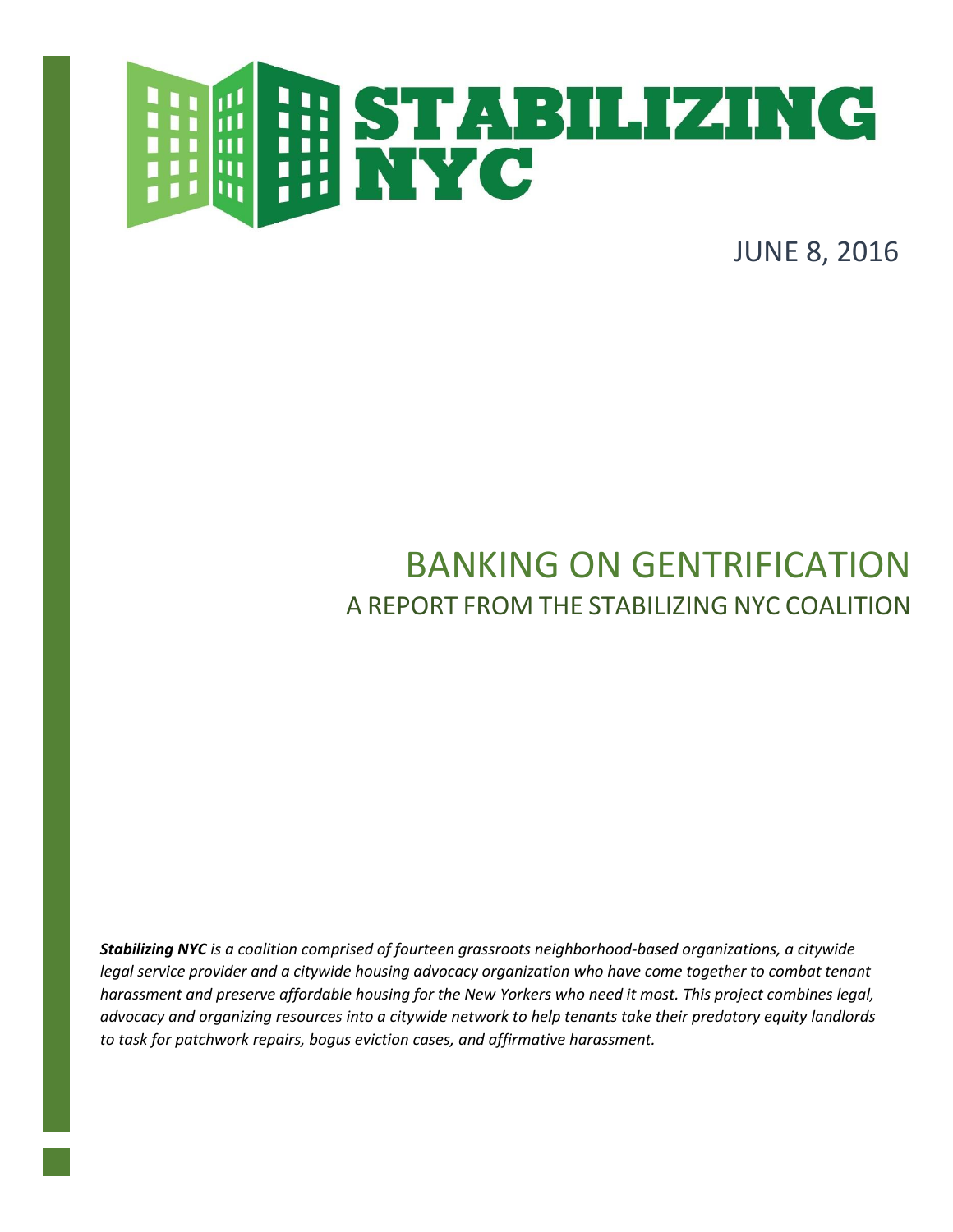#### **Introduction**

 $\overline{\phantom{a}}$ 

New York City is facing an unprecedented housing crisis. Seventy-three percent of low income New Yorkers pay more than half of their income in rent.<sup>1</sup> One factor in this housing crisis is the speculative over-financing of the city's affordable housing stock. Each year, approximately 50,000 new people are calling NYC their home. These New Yorkers are helping change the fabric of the City. While there is an increase in housing construction, the production cannot keep up with the volume of people moving to New York City. As these new residents are looking for places to live, this strain on the existing housing stock throughout New York City results in increasing rents. <sup>2</sup> The traditional landlord model of owning property and earning steady profits over a long period of time has been disrupted by a new business model that is backed by institutional investment capital and promises quick, substantial returns. This model, known to housing activists as "Predatory Equity," is characterized by speculation and rapid return on investment at the expense of building conditions and tenants' quality of life. However, much of the money tied up in these predatory deals comes from mortgage loans from banks. The Predatory Equity ownership practice uses investment money in the form of private equity to purchase large swaths of affordable housing, with the goal of pushing out existing rent stabilized tenants and to bring in new tenants with higher incomes and higher rents. The companies that buy, sell and own these buildings have been criticized for their practices and even prosecuted by government. Yet, the banks who lend to them often escape this scrutiny.

Predatory Equity came to NYC's real estate market as part of the credit boom of the early to mid-2000s. Lax underwriting standards and low interest rates set the stage for the Predatory Equity business model to take hold and thrive. Speculators were able to purchase buildings at exorbitant prices, comfortable they could easily secure a mortgage to cover upwards of 80% of the acquisition costs. Under the weight of these inflated debt obligations, landlords had to manipulate the laws that govern NYC's housing and implement systematic harassment tactics in hopes of raising rents and replacing low-income tenants with higher paying residents.

Through decades of weakening the rent stabilizing laws, the State of New York has left rent stabilized tenants vulnerable to harassment and intimidation from landlords. In 1993, and in every reauthorization since, landlords are allowed to remove apartments from rent stabilization by a provision in the law which says when apartment rents exceed a certain amount, the unit is eligible to be removed from the protection of the rent regulation laws through a process called vacancy decontrol. This loophole in the law has allowed hundreds of thousands of apartments to leave the rent stabilization system and created an incentive for landlords to evict rent stabilized tenants. Once a landlord removes a rent stabilized tenant, they can try to raise the rent beyond the current threshold (\$2,700) remove the apartment from rent regulation and charge whatever rents they want. Gentrifying neighborhoods where there is a large disparity in what long term tenants are paying and what new residents moving to the neighborhood would pay are particularly at risk of landlords trying to harass rent stabilized tenants in order to increase rents and remove units from legal protection.

Additionally, through manipulating the rent stabilization laws, owners believe they can achieve significant rent increases which may or may not immediately lead to displacement. One of these increases is tied to buildingwide improvements (i.e. replacing the boiler or the roof) these are called Major Capital Improvement (MCI) increases. A tenant's rent can increase as much as 6% a year for an MCI. Landlords can use the system of MCI's

<sup>&</sup>lt;sup>2</sup> Bach, Victor; Waters, Thomas J. (2016, May) Making the Rent 2016: Tenant Conditions in New York City's Changing Neighborhoods. *Community Service Society*



<sup>&</sup>lt;sup>1</sup> NYU Furman Center; Capital One (2016, March 8) National Affordable Rental Housing Landscape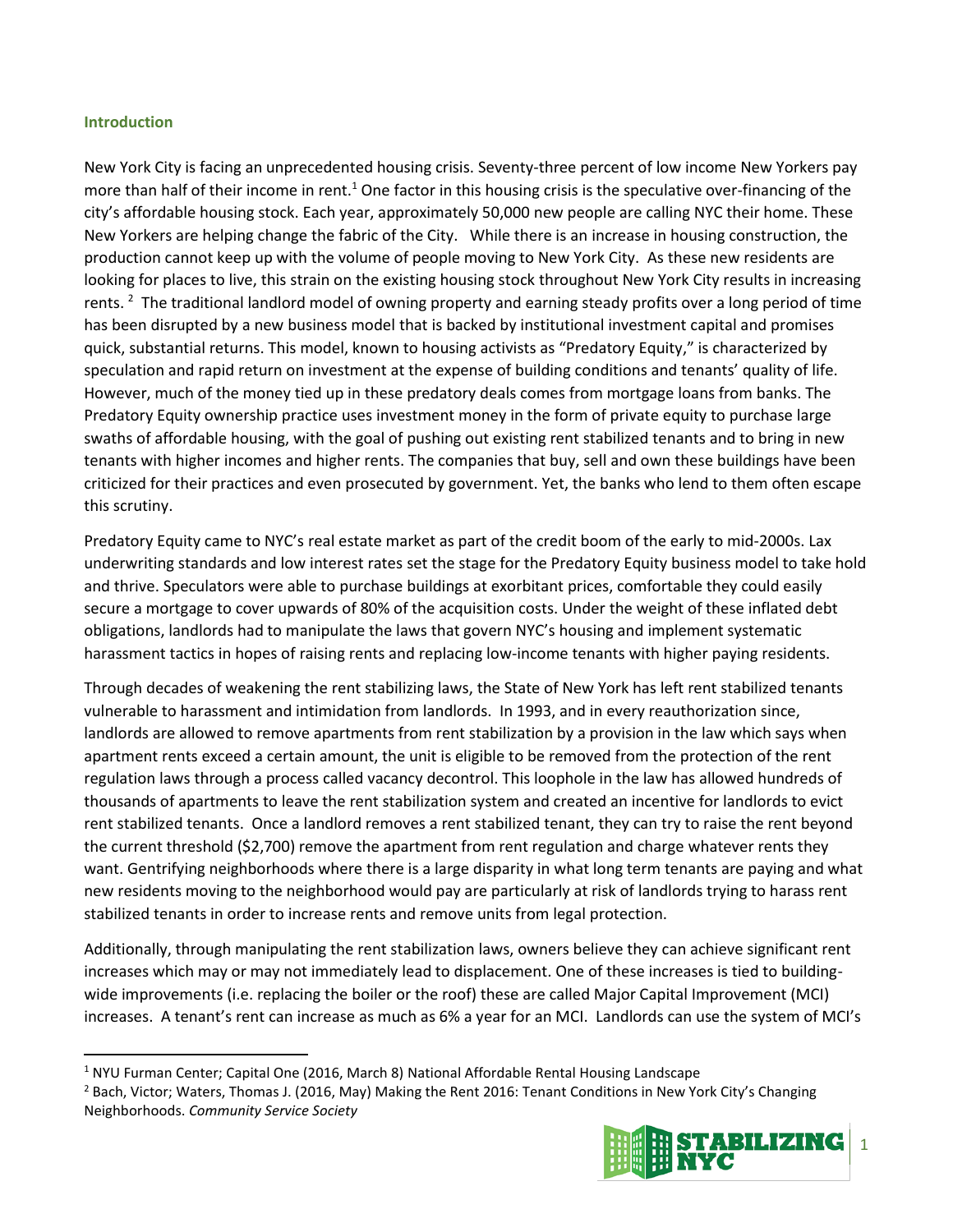to increase rents far more than they can under the existing increases set by the Rent Guidelines Board. Another increase through the current rent stabilization system is for repairs in individual units, known as Individual Apartment Improvement (IAI) increases. These increases are often much larger than MCI's, however in occupied units, tenants have sign off on the work, so the majority of IAI's are done on vacancy, further incentivizing landlords to pressure tenants to leave their apartments. The IAI increases are a major factor in how landlords raise rents significantly and attempt to destabilize apartments when tenants move out. While these loopholes, that we desperately need the State to close, exist in the rent stabilization laws, rent increases for rent regulated apartments are still strictly governed. And as NYC might be approaching the second year in a row with a one year rent freeze for rent stabilized apartments from the Rent Guidelines Board, the reality that landlords'



*Photo of a leak at 159 Stanton Street, a building owned by Steve Croman.*

aspirations to achieve significant rent increases across the board in rent stabilized buildings without harassment is nearly impossible. Recently, Predatory Equity landlords have developed creative new strategies to harass tenants out of their homes. From hiring individuals called Tenant Relocation Specialists who try to intimidate tenants to make them leave, to using illegal construction to make the lives of residents so unlivable that they feel like they have no other option but to leave, entire industries have been created to remove rent stabilized tenants from their apartments. Tenants in rent stabilized housing are feeling the pressure as landlords seem to be willing to go to extremes to get the increases they need to support their financing or to achieve the profit margins they desire.

If this is the case, what are banks thinking when they are financing these deals? If the majority of the money financing these deals comes from banks that are supposed to be regulated by both their private boards and the government, how can we know when they are financing irresponsibly and how do we hold them accountable for their actions?

#### **How Building Financing Works**

The lending community rests the responsibility of building maintenance and repairs, as well as the treatment of tenants, in the hands of the building owners. Additionally, they seem to ignore the issue of over leveraging by relying on third party appraisers who validate and enable the unrealistic valuation of a property based on its existing rent roll. However banks should at least be held accountable for common sense. In a city where predatory equity landlord behavior is well understood, lenders can no longer claim they have no knowledge of landlords' motivation, especially when developers claim they will obtain massive profits in a short period of time in regulated buildings.

The purchase and lending evaluation on a building is determined by several inputs, some estimated, some known. Both owners and lenders consider the income from rent, municipal charges (e.g. taxes, water and sewer) and cost to maintain the property to determine the proper mortgage level and debt service payments. Whatever is left over is profit for the landlord. Manipulating any of these inputs has a direct impact on what lenders would consider "reasonable."

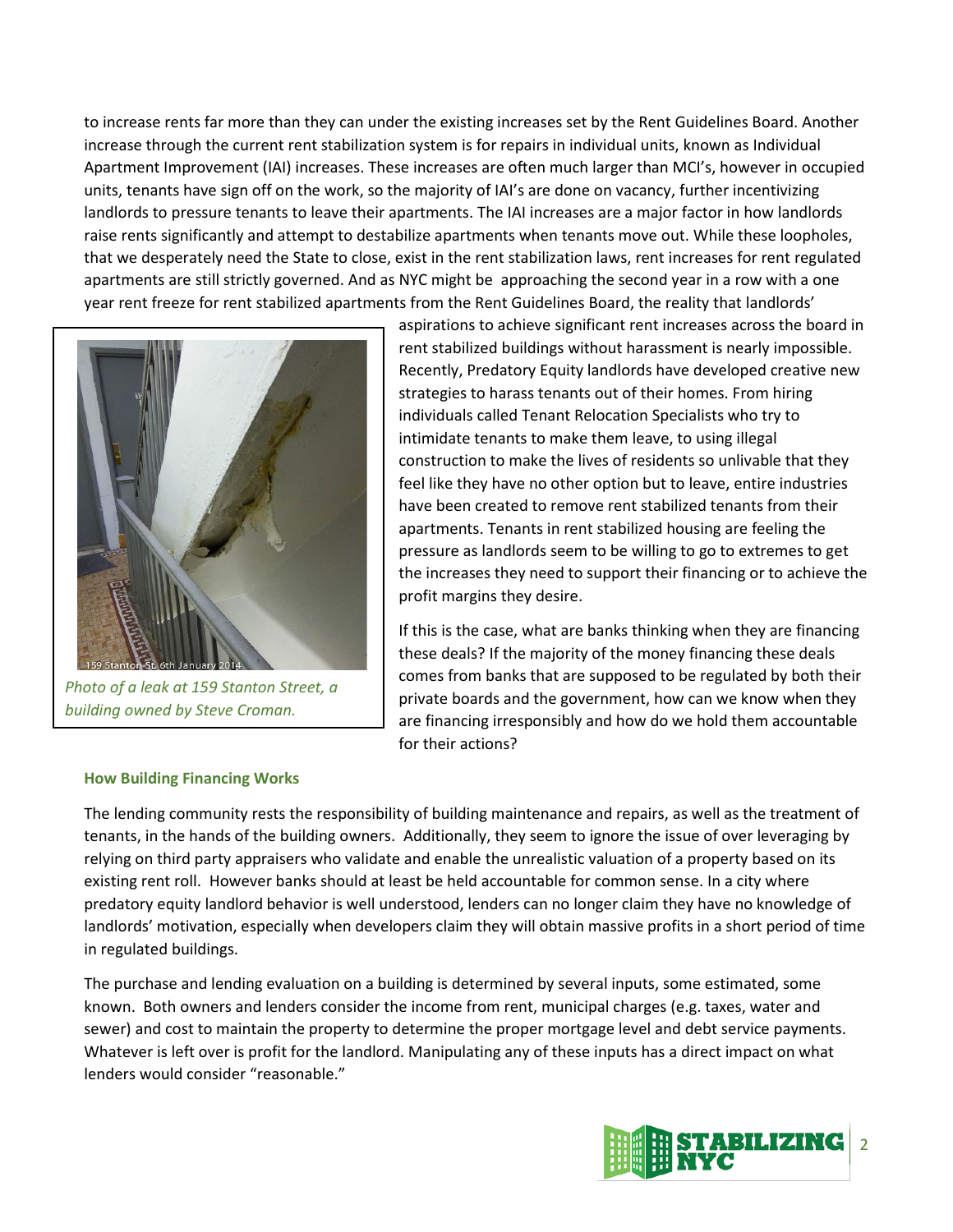The partnership between lenders and owners in the financing of buildings relies on a shared understanding of current circumstances and reasonable expectations. The result of these evaluations lead to the determination of the Debt Service Coverage Ratio (DSCR; see right). DSCR can be defined as the amount of money available for mortgage payments or other debt obligations on the building. The DSCR can be used as a tool to measure a building's financial health.

The biggest flaw in evaluation of reasonable debt service is the issue of current rents and perceptions of "*rent potential*." The attractiveness of affordable rental buildings to speculative developers and investors is in the perceived "upside potential": the ability to significantly increase the current rental income. Affordable apartments, particularly in gentrifying neighborhoods, are particularly as risk due to the perception that rents are unnaturally below market. However, these affordable rents are no mistake: they are often governed by New York State's and New York City's laws, designed to protect low income tenants. New York State rent regulation laws are meant to protect tenants from rapid rent increases

# Debt & **Income Expenses** Debt & Income **Expenses** Debt & Income **Expenses**

#### Debt Service Coverage Ratios

When the income of a building is more than the debt and expenses, there is a positive cash flow and the debt service coverage ratio is more than 1 The higher the ratio the healthier the building should be.

When the income of a building is equal to the debt and expenses, there is no profit and the debt service coverage ratio is 1. While not overburdened with debt, the building is unhealthy because there is no money for profit unless the owner cuts expenses or raises income.

When the income of a building is less than the debt and expenses, there is a negative cash flow and the debt service coverage ratio is lessthan 1. The building is likely in peril. The owner must find a way to further increase income or decrease expenses, otherwise they will default on their debt.

in a tight housing market, and building specific regulatory agreements, usually tied to government subsidy, come with promises of affordability. Speculators who buy these types of buildings based on upside potential and the assumption that they can achieve steep profits quickly are banking on removing affordability restrictions, displacing low paying tenants, and replacing them with higher income residents who can pay higher rents.

## **Steve Croman, an Example of Predatory Equity**

*"As soon as Croman bought my building, his goon Falconite was at my door, asking me about my neighbors and inappropriate personal questions and pushing lowball buyouts to people who have no interest in moving. Even when I said that I did not want to speak to him, he returned. He was quite rude to my neighbors. Additionally, the building was never maintained, and we continue to have problems with the buzzer and the front door lock, which sometimes won't let you out, and other times lets everyone in. I'm relieved that harassment and mismanagement may end now."*

**Melissa Hope, tenant from 159 Stanton Street**

Steve Croman has long had the reputation of being an unscrupulous landlord among tenants and advocates. However, his fame grew exponentially in May of 2016 when he was charged with 20 felonies as a result of an investigation led by New York Attorney General Eric Schniderman's office. This action is momentous for affordable housing as it demonstrates exactly how the Predatory Equity model relies on breaking the law in order to achieve the needed profits. Some of the charges against Croman stem from falsified documents, provided to the AG by his lenders, that claimed there were fewer rent regulated tenants and more market rate tenants in the buildings and thereby

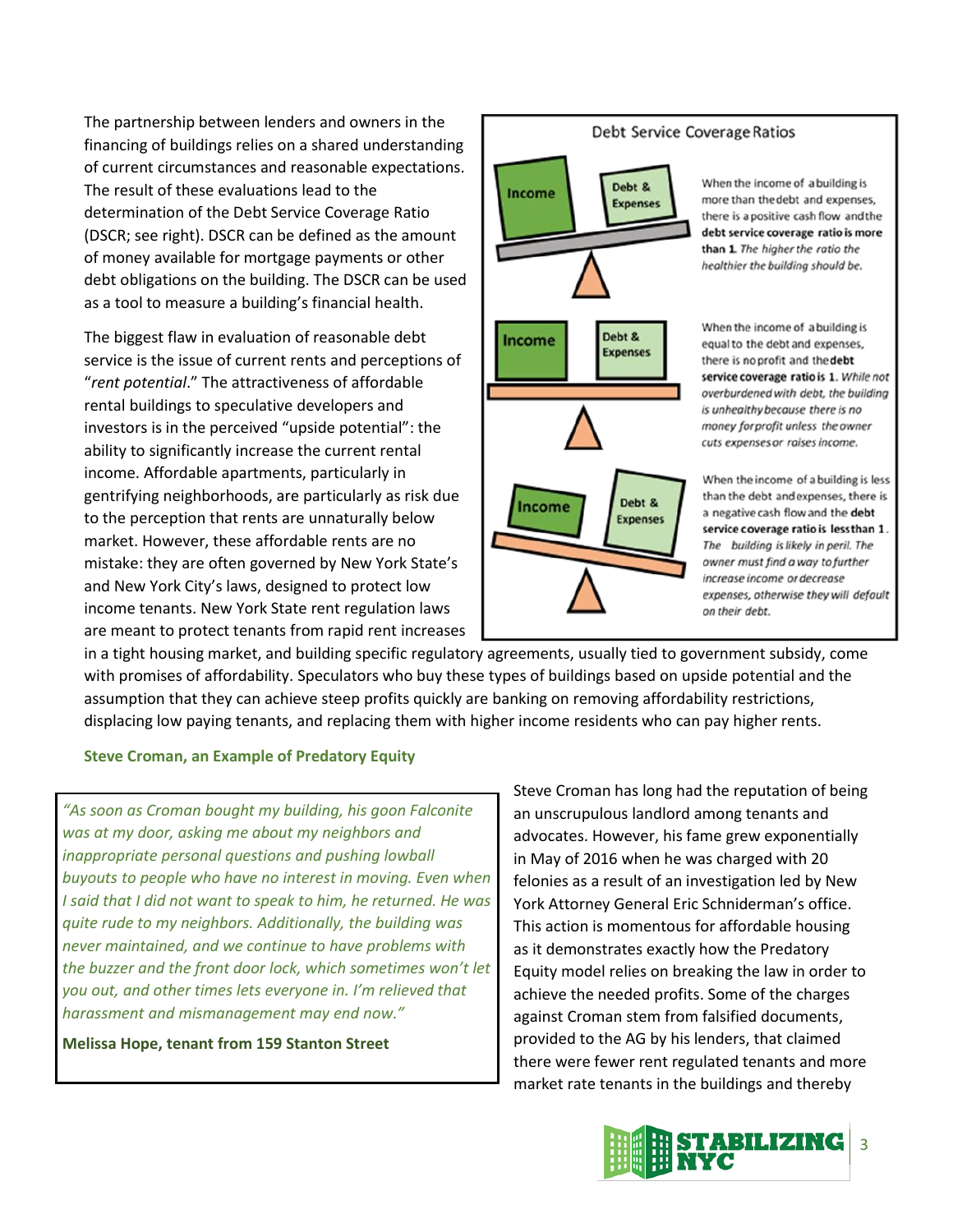justifying higher debt levels. By this logic, the banks and tenants are in the same position: victims of Steve Croman.

However, several different banks gave millions of dollars to Steve Croman. What was their proactive due diligence? Steve Croman continued to purchase properties and get mortgages long after Predatory Equity was recognized as a problem in NYC. Croman has been accused by tenants and advocates for exhibiting Predatory Equity behavior for years. Croman has been featured in the press for almost two decades for his predatory behavior; he was on the Village Voice's 10 Worst Landlords list in 1998 and harassment of long term, rent stabilized tenants.<sup>3</sup> This reputation alone warrants a close look at Croman's buildings before loaning out millions of dollars. However, banks rather decided to overlook the known facts to indulge in the speculative fantasy he was selling.

Below, are two feasibility analyses of loans given on Croman buildings. The data is from NYC's Department of Finance. Every year landlords of buildings with 12 units or more are required to submit income and expense estimates on each of their properties in order to help determine property tax. This information, and generous assumptions of mortgage terms, gives an impression of the building's financial health. Both of these buildings were refinanced in the last year, the data used was what was reported to DOF the year of the refinancing.

| <b>FEASIBILITY ANALYSIS</b>                          |                    |              |                                        | <b>FEASIBILITY ANALYSIS</b>                          |                    |              |             |
|------------------------------------------------------|--------------------|--------------|----------------------------------------|------------------------------------------------------|--------------------|--------------|-------------|
| <b>Property address</b>                              | 309 East 8th       |              |                                        | <b>Property address</b>                              | 529 E. 6th St      |              |             |
| <b>Bank</b>                                          | <b>Capital One</b> |              |                                        | Bank                                                 | <b>NYCB</b>        |              |             |
| <b>Residential units:</b>                            | 17                 |              |                                        | Residential units:                                   | 14                 |              |             |
| Gross annual income reported to DOF<br>\$304,660     |                    |              |                                        | Gross annual income reported to DOF                  |                    |              | \$257,658   |
| Residential vacancy loss:<br>3%                      |                    |              | \$9,140                                | Residential vacancy loss:<br>3%                      |                    |              | \$7,730     |
| Effective gross income:                              |                    |              | \$295,520                              | Effective gross income:                              |                    |              | \$249,928   |
| Annual operating expenses reported to DOF: \$100,474 |                    |              |                                        | Annual operating expenses reported to DOF: \$108,216 |                    |              |             |
| Operating expenses per unit per month:<br>\$493      |                    |              | Operating expenses per unit per month: |                                                      | \$644              |              |             |
| Annual property taxes:                               |                    | \$94,639     |                                        | Annual property taxes:                               |                    | \$73,811     |             |
| Total property operating expenses:                   |                    |              | \$195,113                              | Total property operating expenses:                   |                    |              | \$182,027   |
| Net operating income:                                |                    |              | \$100,407                              | Net operating income:                                |                    |              | \$67,901    |
| Required lender debt service coverage:               |                    | 100%         |                                        | Required lender debt service coverage:               |                    | 100%         |             |
| Net available for debt service:                      |                    |              | \$100,407                              | Net available for debt service:                      |                    |              | \$67,901    |
| Assumed loan terms:                                  | Term (years)<br>30 | Rate<br>4.5% |                                        | Assumed loan terms:                                  | Term (years)<br>30 | Rate<br>4.5% |             |
| Maximum feasible Ioan amount:                        |                    |              | \$1,651,373                            | Maximum feasible Ioan amount:                        |                    |              | \$1,116,756 |
| Current debt on the building:<br>\$4,250,000         |                    |              |                                        | Current debt on the building:                        |                    |              | \$3,325,000 |
|                                                      |                    |              |                                        |                                                      |                    |              |             |

The current mortgages on both of these buildings are nearly triple what the buildings could support based on the data Croman provided to the City. How could the banks logically mortgage the buildings at these levels, unless they believed in Croman's ability to drastically increase the rental income of the buildings? Like most of

 $\overline{\phantom{a}}$ 



<sup>3</sup> Lobbia, JA (2000, May 9) There Goes the Neighborhood. *The Village Voice.*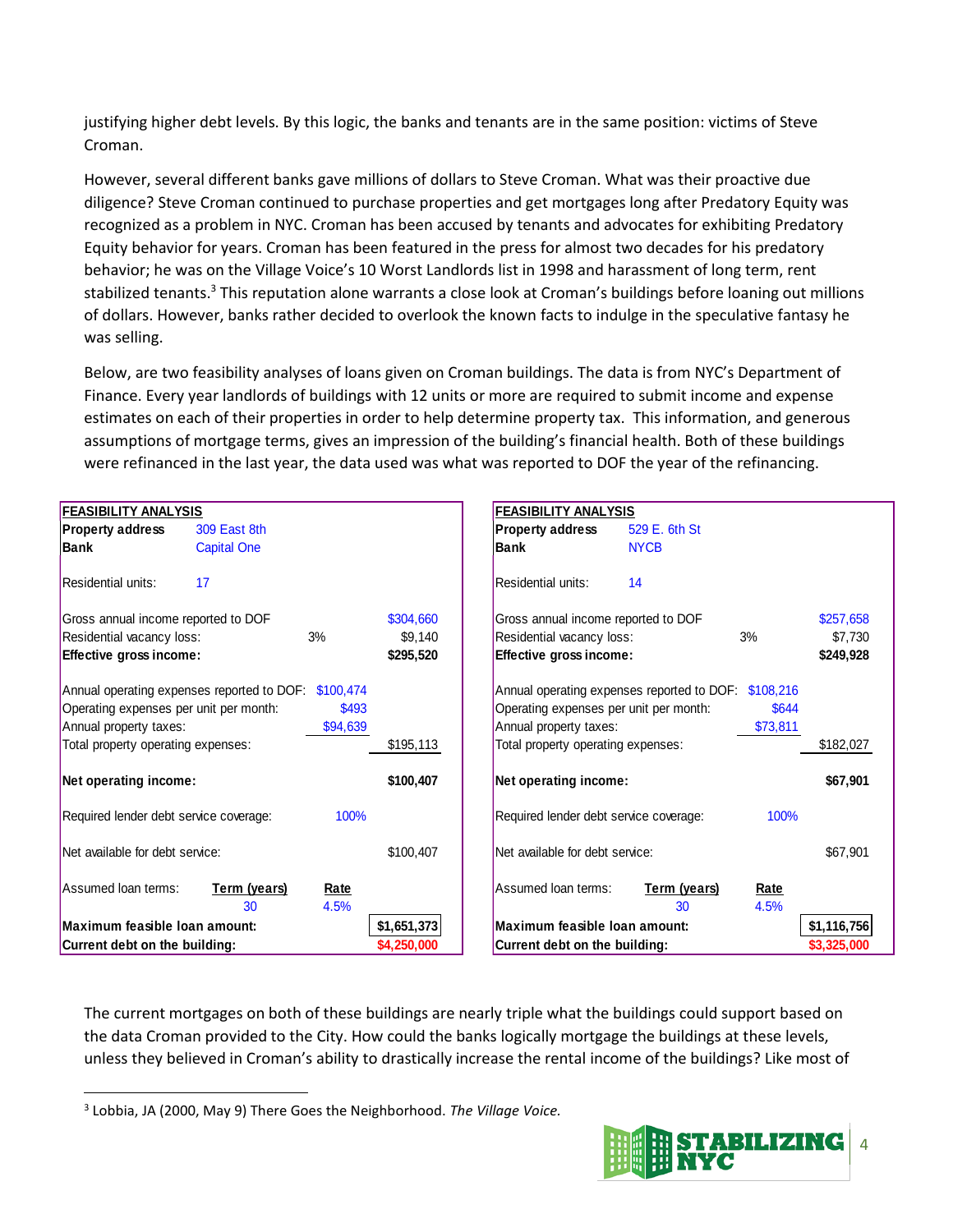Croman's portfolio, these properties are rent stabilized. Rent stabilization works so that continuous tenants only face modest increases year to year. The opportunities for landlords of rent stabilized buildings to achieve drastic rent increases generally come from rehabbing vacant apartments which allows the owners to increase rents for incoming tenants. However, tenants of rent stabilized apartments have the right to stay in their homes, and are generally reluctant to move, especially as the affordability crisis is shrinking the number of affordable apartments available in the City. Last year, according to the Rent Guidelines Board the rate of turnover in rent stabilized apartments was only 3.45%.<sup>4</sup> As a result, Predatory Equity landlords like Croman have to resort to extreme and illegal tactics to push tenants out of their homes.



Croman's tactics landed him with 20 felony charges, but not before they caused the suffering of hundreds of tenants in NYC. An analysis of Department of Finance data<sup>5</sup> in the last 5 years reveals that at least 390 rent stabilized units have been destabilized in buildings owned by Steve Croman. While the loss of nearly 400 affordable apartments in one portfolio is distressing, it is not surprising as Croman's financial plan can only be successful by turning over rent stabilized units. The repercussions of this plan were not only felt by the tenants who were harassed and pushed out of their homes, but by the community and City as the unnatural drain of affordable housing has

a broader impact on an increasingly unaffordable City. While Croman should be held accountable for perpetuating a predatory business practice, his scheme can only exist with willing accomplices in the banks. What responsibility should financial institutions have for playing a role in the harassment of tenants and the loss of affordable housing? How much of this public data about building finances and affordable units as well as an owner's reputation in the community should lenders take into consideration in their underwriting? Lastly, how can tenants and community stakeholders hold banks accountable when we believe they are willing accomplices rather than unknowing precipitants in Predatory Equity?

Croman is just one example of the problem. Stabilizing NYC has named 11 landlords on their target list where tenants are organizing against harassment, better conditions and to protect affordability. However, that is just the start. In our overall list, we have thousands of buildings in NYC where we believe properties are at risk of overleveraging. As widespread as this practice is, we have to start acknowledging that banks are a part of the problem.

## **Responding to a Crisis**

 $\overline{a}$ 

The current landscape in the struggle against Predatory Equity is a combination of short term and longer term solutions. Predatory Equity is a thriving force that is currently affecting tenants all over the City. Constant

<sup>5</sup> Owners pay a \$10 fee per rent stabilized apartment which can be used to determine the number of RS apartments from year to year. The Department of Homes and Community Renewal where landlords have to register all their rent regulated units would have more complete data, unfortunately DHCR's data is not public.



<sup>4</sup> New York City Rent Guidelines Board (2015). *2015 Housing Supply Report.*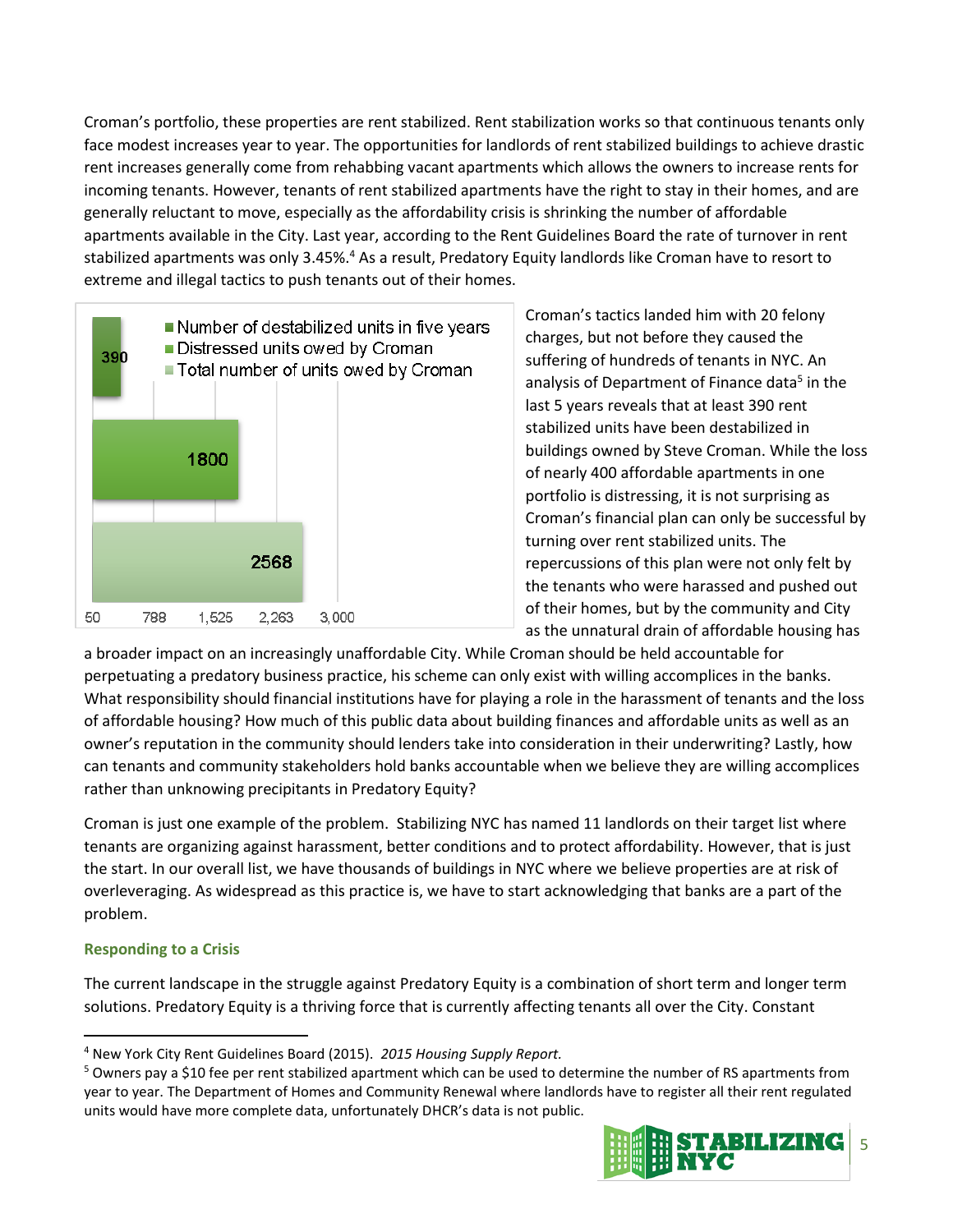vigilance on the part of tenants, advocates, and City officials is necessary to identify and document new tactics of harassment and other bad behavior that fuels displacement. Policy or administrative changes are needed to give more power to tenants and advocates to fight back. However, as long as speculation and overleveraging of debt on affordable housing continues to prevail in the housing market, landlords will continue to harass and displace tenants, leaving tenants and advocates chasing whatever new devious and illegal tactics landlords devise to harass and displace residents.

But once a predatory deal is financed, there are few good outcomes for tenants. Therefore, while developing short term solutions is vital for keeping tenants in their homes, we must develop a longer term strategy to stop these deals from happening in the first place. In the last year, tenants and advocates have made significant strides in both fighting new harassment tactics and moving towards long term solutions.

One major success in the fight against Predatory Equity is the widespread recognition and institutional support of tenant organizing. Without organizers on the ground, it is difficult to discover the new trends landlords are using to push rent stabilized tenants from their apartments, and even more difficult to inform tenants of their rights and how they can fight back against harassment and other violations of their rights. Since the tactics and effects of Predatory Equity can vary by neighborhood, it is important to have organizers on the ground in as many communities as possible. Stabilizing NYC was formed to create a coalition of organizers on the ground throughout to City to not only build a movement against Predatory Equity, but share experiences and expertise. It is a major victory for tenants and organizers that the New York City Council recognized the importance of such a coalition and rallied support for the organization ideologically and structurally.

A growing trend in the reemergence of Predatory Equity after the foreclosure crisis is a prevalence of buyout offers, where landlords or their agents offer to pay tenants to give up their rent stabilized apartments. However, buyout offers are often thinly veiled opportunities for landlords to harass tenants. Some landlords, like Steve Croman, even employed "tenant relocators" whose job was specifically to pressure tenants into taking buyouts. In August of 2015, New York City Council passed legislation that limits how buyouts can be made and allows tenants to refuse to be constantly pestered to take buyout offers.

Another newer tactic used by landlords comes through construction happening in buildings. Some predatory landlords have started purposely doing construction improperly or in a way that interferes with tenants' living environment so their homes become uncomfortable or in some cases dangerously uninhabitable in order to

further harass tenants. This process is fostered by loopholes in the Department of Buildings' process of inspecting buildings and filing violations. A coalition of advocates and City Councilmembers called Stand for Tenant Safety created a package of 12 bills to help tenants understand their rights while construction work is happening in their buildings, to improve DOB's tools to combat Construction as Harassment and to hold landlords and construction companies accountable for the effect their work has on tenants living in buildings under construction. The bills have been introduced to City Council and are in the process of moving through the Council to get to a vote.

*"As a Croman tenant who was diagnosed with bronchial asthma after clouds of dust permeated the premises during a two year gut renovation, I wonder how banks could refinance without at least conducting a simple Google search. It easily would have revealed Croman's history of predatory activities and harassment of tenants. If the banks knew and looked the other way, they are complicit in causing human suffering for Croman tenants across the city."*

*Robert Pinter, tenant for 34 years at 309 E. 8th Street.*

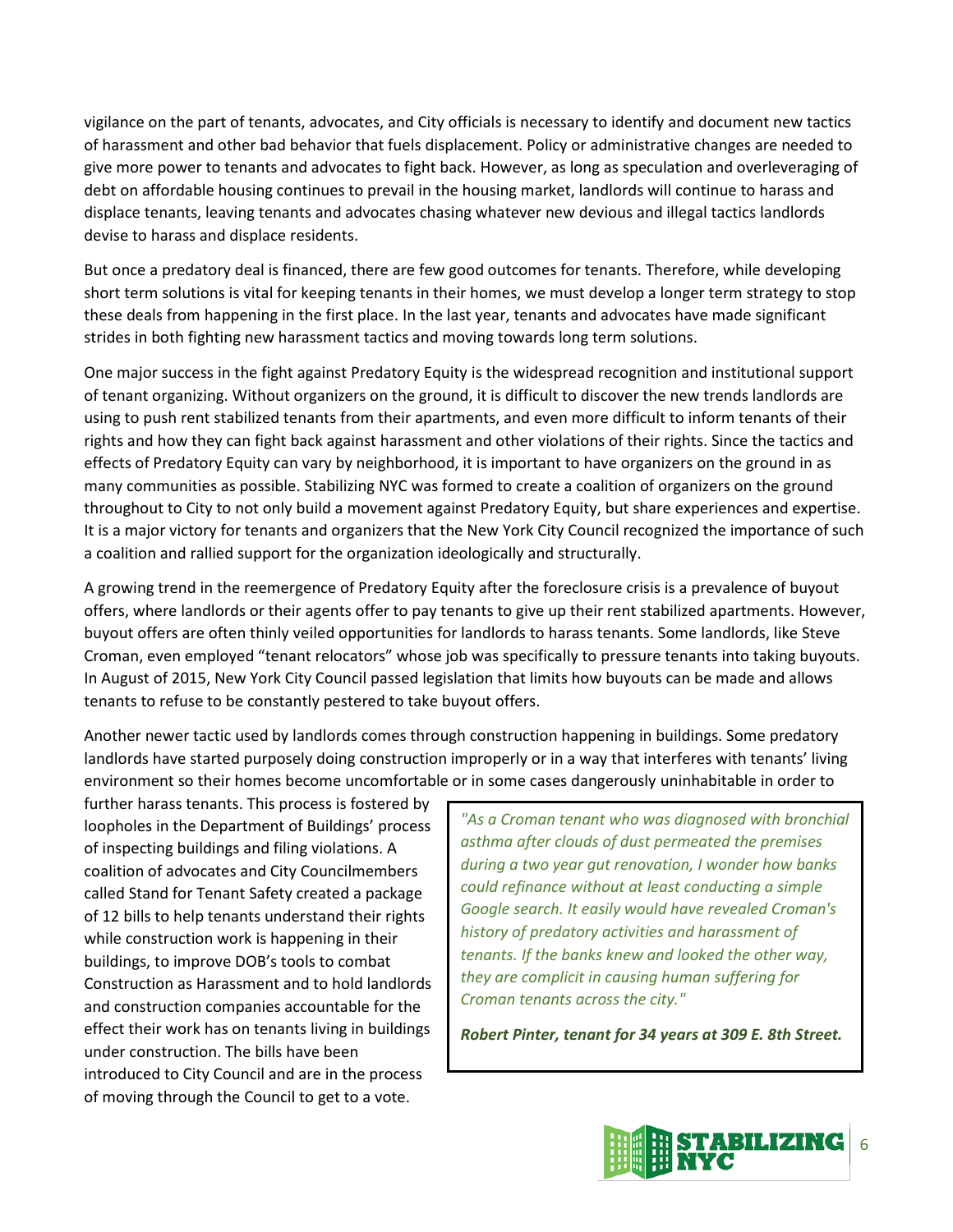#### **Recommendations**

Apart for the current legislation there are many things New York State and New York City could do to impede the practice of Predatory Equity.

*New York City Council should support and pass proposed legislation that will be introduced on June 9th, 2016 by Councilmembers Ritchie Torres, Dan Garodnick and Jumaane Williams*. The three bills are one of the first attempts to tackle the complicated issue of connecting building finance to bad conditions and tenant harassment. These bills would enable the City to measure the Debt Service Coverage Ratios of buildings, and use the DSCR and other factors to find buildings at risk of Predatory Equity. The legislation would allow the City to monitor owners of and lenders to buildings at high risk and protect tenants in these buildings. Another piece of the legislation would also allow the DSCR to be used as an indicator of harassment.

*New York State should require landlords to recording unsecured debt*. Under the current system, landlords in New York City have to record mortgage debt when they take out a loan through the mortgage recording taxes. However, there is often excess debt such as mezzanine financing that remains hidden. The State should require owners to publically list all debt (both secured and unsecured) on their properties. This will allow everyone to know the financial situation of the building and whether the property is so overleveraged that it is either at risk of foreclosure or should be placed on a watch list of buildings that might not cover it debt service.

*New York City's Department of Housing Preservation and Development should allow the public to search building owner by principles*. HPD could make this information more accessible by allowing their database to be searched using the name of landlords, principals and managing agents, rather than just by the building address, so tenants and advocates can more easily track predatory landlords who are buying large swatches of buildings across the City.

*The banks need to reform their lending practices and stop banking on speculation*. Lenders should not allow owners to use their financing to evict tenants. In addition, they should not encourage owners to evict tenants by creating incentives of additional financing to increase the rent roll which we know means evicting rent stabilized tenants.

*The City should continue to fund organizing and increase funds for Stabilizing NYC*. To their credit, the Mayor has substantially increased funds for housing civil legal services. While the administration has substantially increased funds for attorneys, few dollars have been allocated for community based organizing. Increase funds for organizing in predatory equity buildings so tenants can be educated about their rights. Increase stabilizing's budget to 2.5 million from 1.25 million.

All of these initiatives are pieces that make up the complex campaign to stop Predatory Equity. Tenants are suffering on a daily basis from the repercussions of these bad business deals, and the active tenant advocacy movement has to keep up with the landlords' predatory behavior. At the same time, looking back on the past decade, we've seen that not even a full financial meltdown has the ability to stop the speculation and Predatory Equity activity in our communities. Only by creating accountability for both banks and landlords will we be able to end the enterprise of Predatory Equity.